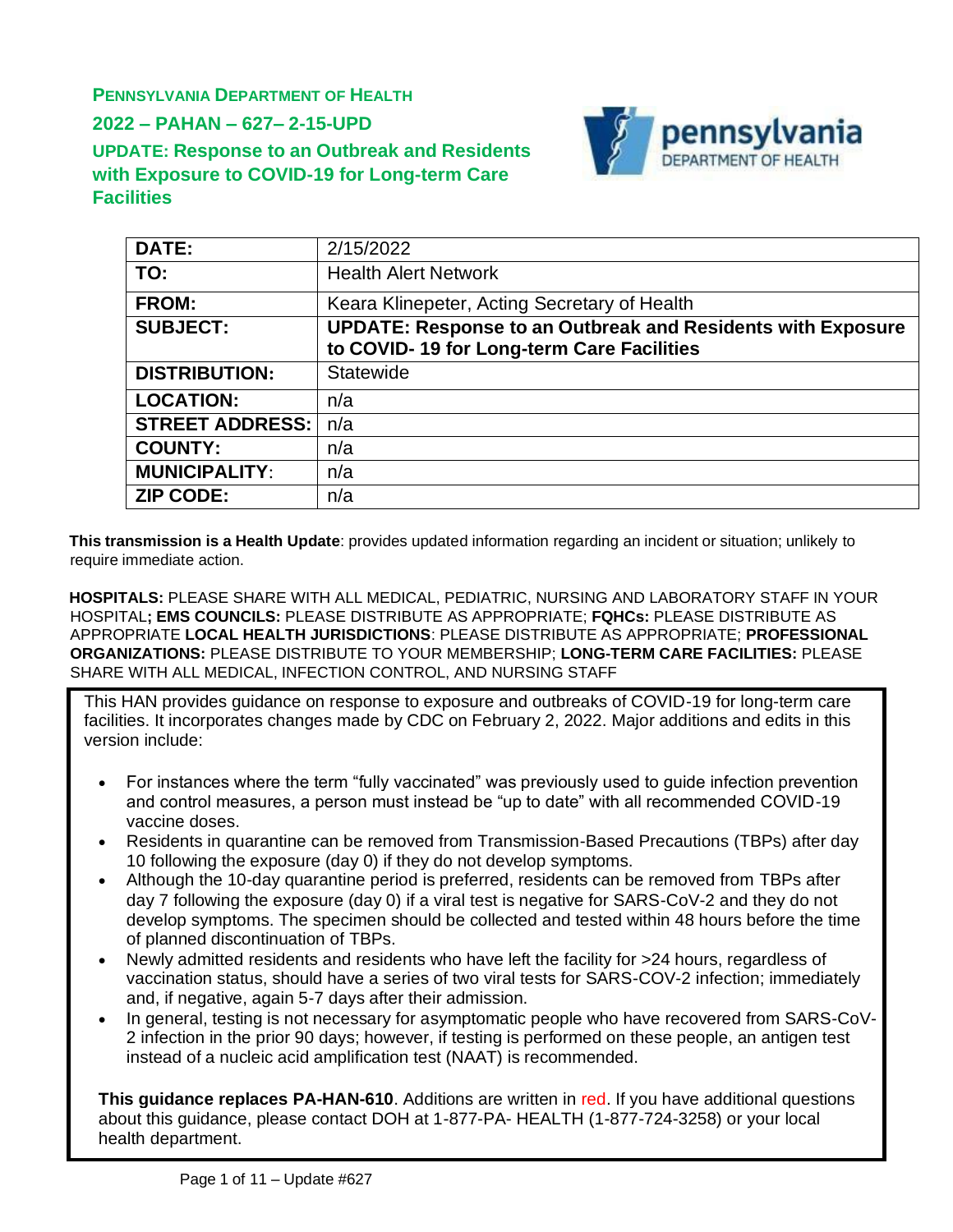This guidance is specific for long-term care facilities (LTCF) but may also be applicable to other congregate and residential settings. The guidance in this HAN applies to skilled nursing facilities (SNFs), personal care homes (PCHs), assisted living facilities (ALFs), and intermediate care facilities (ICFs) **except regarding visitation.** This visitation guidance applies only to SNFs. Other facility types should seek guidance from their licensing agency for visitation**. This guidance replaces PA-HAN-610**. Even as nursing homes resume more normal practices and begin relaxing restrictions, nursing homes must sustain core IPC practices and remain vigilant for SARS-CoV-2 infection amongesidents and HCP to prevent spread and protect residents and HCP from severe infections, hospitalizations, and death**.**

**Core prevention measures for LTCFs are outlined separately in [PA-HAN-626](https://www.health.pa.gov/topics/Documents/HAN/2022-626-2-15-UPD-Core%20Prevention.pdf) or its successor and should be reviewed closely.** This guidance is designed to supplement the core measures with additional information to outline the facility's response to a new suspected, probable, or confirmed case of COVID-19 in facility HCP or a resident, or when a resident has been exposed to COVID-19.

The guidance contains the following sections:

- 1. Key definitions
- 2. New resident admissions
- 3. Residents who leave the facility for medical or social reasons
- 4. Residents or HCP with signs and symptoms of COVID-19
- 5. Identification of exposure to residents
- 6. Managing residents with exposure
- 7. Testing residents for SARS-CoV-2
- 8. Response to an outbreak of COVID-19
- 9. Comment on the use of zones

### **1. KEY DEFINITIONS**

**Close contact:** Someone who was within 6 feet of an infected person for a cumulative total of 15 minutes or more over a 24-hour period, during their infectious period. The infectious period begins from 2 days before illness onset (or, for asymptomatic patients, 2 days prior to specimen collection date of the positive test).

**Healthcare Personnel (HCP):** HCP refers to all paid and unpaid persons serving in healthcare settings who have the potential for direct or indirect exposure to patients or infectious materials, including body substances (e.g. blood, tissue, and specific body fluids); contaminated medical supplies, devices, and equipment; contaminated environmental surfaces; or contaminated air. HCP include, but are not limited to, emergency medical service personnel, nurses, nursing assistants, home healthcare personnel, physicians, technicians, therapists, phlebotomists, pharmacists, students and trainees, contractual staff not employed by the healthcarefacility, and persons not directly involved in patient care, but who could be exposed to infectious agents that can be transmitted in the healthcare setting (e.g. clerical, dietary, environmental services, laundry, security, engineering and facilities management, administrative, billing, and volunteer personnel).

**Immunocompromised**: For the purposes of this guidance, moderate to severely immunocompromising conditions include, but might not be limited to, those defined in the CDC Interim Clinical Considerations for Use of [COVID-19 Vaccines.](https://www.cdc.gov/vaccines/covid-19/clinical-considerations/covid-19-vaccines-us.html?CDC_AA_refVal=https%3A%2F%2Fwww.cdc.gov%2Fvaccines%2Fcovid-19%2Finfo-by-product%2Fclinical-considerations.html)

- Other factors, such as end-stage renal disease, may pose a lower degree of immunocompromise and not clearly affect decisions about need for or duration of Transmission-Based Precautions if the individual had close contact with someone with SARS-CoV-2 infection. However, people in this category should consider continuing to practice physical distancing and use of source control while in a healthcare facility, even if they are up to date with all recommended COVID-19 vaccine doses.
- Ultimately, the degree of immunocompromise for the patient is determined by the treating provider, and preventive actions are tailored to each individual and situation.

**Isolation for residents:** The term isolation refers to the implementation of measures for a resident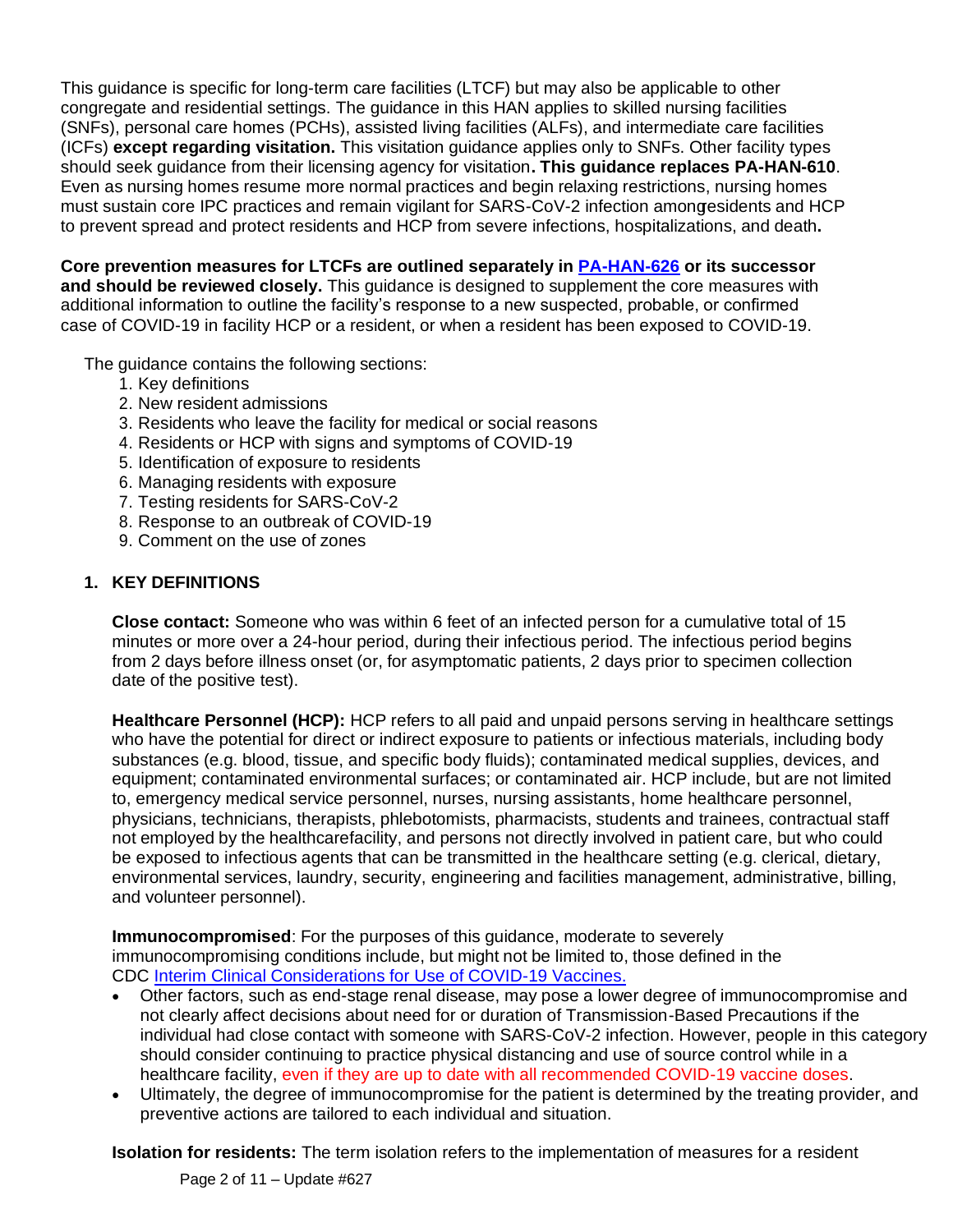with COVID-19 infection during their infectious period, to prevent transmission to other residents, HCP, or visitors. Isolation in LTCF residents includes:

- Use of standard and Transmission-Based Precautions for COVID-19; and
- Private room with a private bathroom or with another resident with laboratoryconfirmed COVID-19, preferably in a COVID Care Unit; and
- Restrict the resident to their room with the door closed. In some circumstances (e.g., memory care units), keeping the door closed may pose resident safety risks and the door might need to remain open. If doors must remain open, work with facility engineers to implement strategies to minimize airflow into the hallway; and
- Follow visitation guidance as outlined in [QSO-20-39-NH;](https://www.cms.gov/files/document/qso-20-39-nh-revised.pdf) and
- Restrict residents to medically necessary outings during the isolation period; and
- Monitor by assessing symptoms, vital signs, oxygen saturation via pulse oximetry, and respiratory exam at least 3 times a day; and
- Follow the guidance in [PA-HAN-624](https://www.health.pa.gov/topics/Documents/HAN/2022-624-2-8-UPD-IPC%20for%20Healthcare.pdf) or its successor to determine duration of isolation for residents.

**Long-term Care Facility:** For the purposes of this guidance, LTCF includes, but is not limited to, skilled nursing facilities (SNF), personal care homes (PCH), assisted living residences (ALRs), Community Residential Rehabilitation Services (CRR), Long-Term Structured Residence (LTSR), Residential Treatment Facility for Adults (RTFA), and Intermediate Care Facilities (ICF).

**Nucleic Acid Amplification Test (NAAT):** A type of viral diagnostic test for SARS-CoV-2, the virus that causes COVID-19. NAATs detect genetic material (nucleic acids). NAATs for SARS-CoV-2 specifically identify the RNA (ribonucleic acid) sequences that comprise the genetic material of the virus.

**Nursing home-onset COVID-19:** SARS-CoV-2 infection that originated in the nursing home. It does not refer to the following:

- Residents who were known to have COVID-19 on admission to the facility and were placed into appropriate Transmission-Based Precautions to prevent transmission to others in the facility.
- Residents who were placed into empiric Transmission-Based Precautions (quarantine) on admission and developed SARS-CoV-2 infection while in quarantine.
- Residents with a known exposure to COVID-19 from a visitor or during an outing who later developed COVID-19 but who were under empiric Transmission-Based Precautions (quarantine) for *their entire infectious period*.

**Outbreak:** The occurrence of one or more cases of COVID-19 in a LTCF that meet the following criteria:

- New nursing home-onset of COVID-19 in a resident; or
- New onset of COVID-19 in an HCP who was working in the facility while infectious (during the 2 days prior to symptom onset or positive test if asymptomatic).

**Respirator:** A respirator is a personal protective device that is worn on the face, covers at least the nose and mouth, and is used to reduce the wearer's risk of inhaling hazardous airborne particles (including dust particles and infectious agents), gases, or vapors. Respirators are certified by CDC/NIOSH, including those intended for use in healthcare.

**Source control:** Use of well-fitting cloth masks, well-fitting facemasks, or respirators to cover a person's mouth and nose to prevent spread of respiratory secretions when they are breathing, talking, sneezing, or coughing. Source control should not be placed on children under age 2, anyone who cannot wear one safely, such as someone who has a disability or an underlying medical condition that precludes wearing a cloth mask, facemask, or respirator safely, or anyone who is unconscious, incapacitated, or otherwise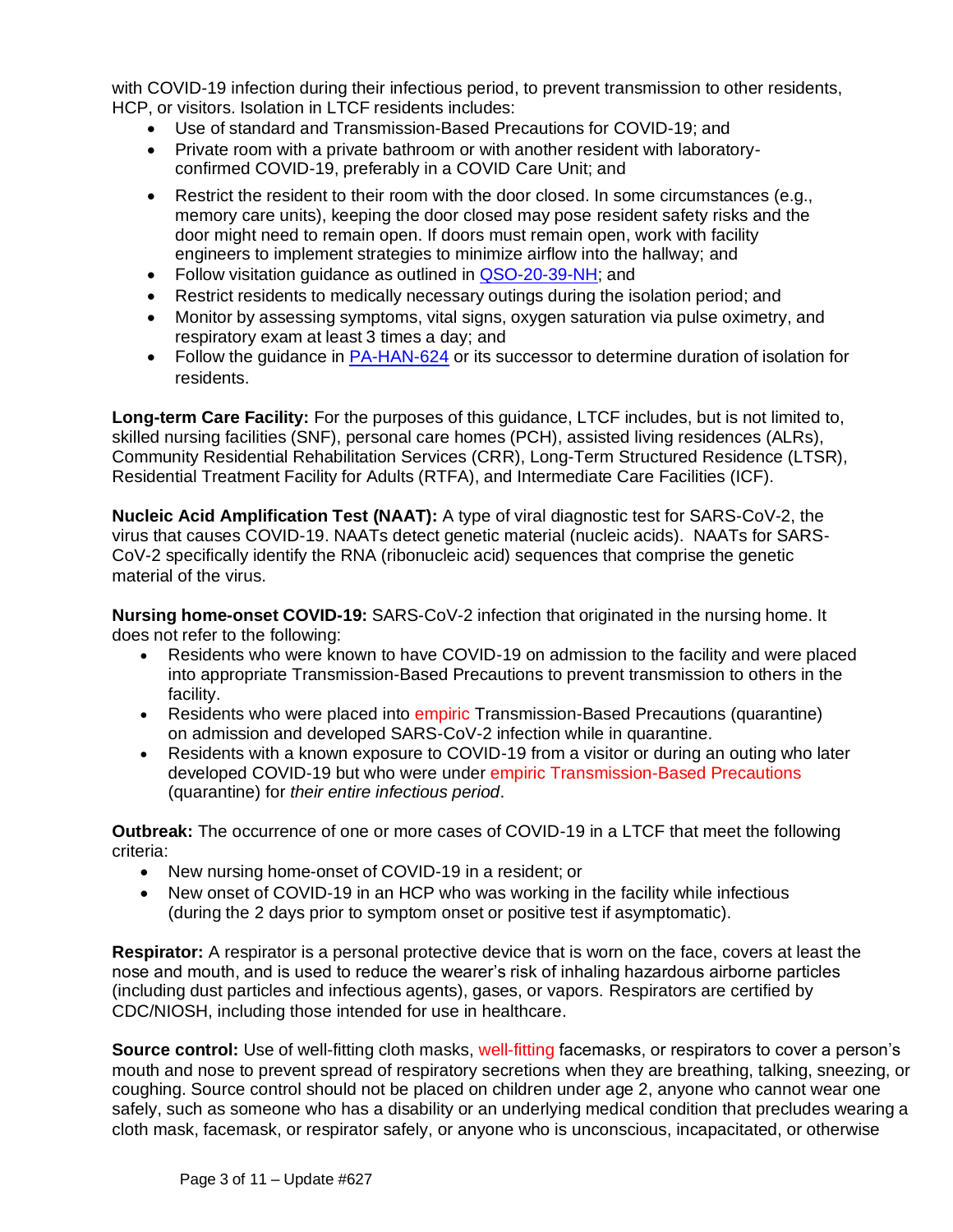unable to remove their cloth mask, facemask, or respirator without assistance. Face shields alone are not recommended for source control.

**Testing or test:** This term refers to [authorized nucleic acid or antigen detection assays](https://www.fda.gov/medical-devices/emergency-situations-medical-devices/emergency-use-authorizations) that have received an FDA Emergency Use Authorization for SARS-CoV-2.

**Transmission-based precautions for COVID-19:** HCP should wear an N95 or higher-level respirator, eye protection (i.e., goggles or a face shield that covers the front and sides of the face), gloves, and gown when caring for these residents. See [PA-HAN-624](https://www.health.pa.gov/topics/Documents/HAN/2022-624-2-8-UPD-IPC%20for%20Healthcare.pdf) or its successor for additional details.

<span id="page-3-0"></span>**Up to date**: In general, being up to date on COVID-19 vaccination includes receiving all vaccines according to the recommendations provided by CDC. This includes a primary series of vaccine, booster doses, and any recommended third doses for immunocompromised people. For specifics, refer to [CDC guidance.](https://www.cdc.gov/coronavirus/2019-ncov/vaccines/stay-up-to-date.html)

### **2. NEW RESIDENT ADMISSIONS**

- Residents with **confirmed SARS-CoV-2 infection** who have **not met** criteria for discontinuation of Transmission-Based Precautions as per [PA-HAN-624](https://www.health.pa.gov/topics/Documents/HAN/2022-624-2-8-UPD-IPC%20for%20Healthcare.pdf) or its successor should be placed in isolation in the designated COVID Care Unit, regardless of vaccination status.
- Newly admitted residents and residents who have left the facility for >24 hours, regardless of vaccination status, should have a series of two viral tests for SARS-COV-2 infection; immediately and, if negative, again 5-7 days after their admission.
- In general, testing is not necessary for asymptomatic people who have recovered from SARS-CoV-2 infection in the prior 90 days; however, if testing is performed on these people, an antigen test instead of a nucleic acid amplification test (NAAT) is recommended. This is because some people may remain NAAT positive but not be infectious during this period.
- In general, residents who are [up to date](#page-3-0) with all recommended COVID-19 vaccine doses and residents who have recovered from SARS-CoV-2 infection in the prior 90 days do not need to be placed in quarantine but should be tested as described above. Quarantine might be considered if the resident is moderately to severely immunocompromised.
- Residents who are not [up to date](#page-3-0) with all recommended COVID-19 vaccine doses and are new admissions or readmissions should be placed in quarantine, even if they have a negative test upon admission; COVID-19 vaccination should also be offered. New admission quarantine would ideally occur in a separate unit from quarantine for residents with known exposure to COVID-19 (see Section 4).
	- $\circ$  Facilities located in counties with low [community transmission](https://covid.cdc.gov/covid-data-tracker/#county-view?list_select_state=all_states&list_select_county=all_counties&data-type=Risk) might elect to use a risk-based approach for determining which of these residents require quarantine upon admission. Decisions should be based on whether the resident had close contact with someone with SARS-CoV-2 infection while outside the facility and if there was consistent adherence to IPC practices in healthcare settings, during transportation, or in the community prior to admission.

### **3. RESIDENTS WHO LEAVE THE FACILITY FOR MEDICAL OR SOCIAL REASONS**

Residents who leave the facility should be reminded to follow all recommended IPC practices including well-fitting source control, physical distancing, and hand hygiene and to encourage those around them to do the same. Individuals accompanying residents (e.g., transport personnel, family members) should also be educated on and adhere to these IPC practices and should assist the resident with adherence.

For residents going to medical appointments, regular communication between the medical facility and the nursing home (in both directions) is essential to help identify residents with potential exposures or symptoms of COVID-19 before they enter the facility so that proper precautions can be implemented.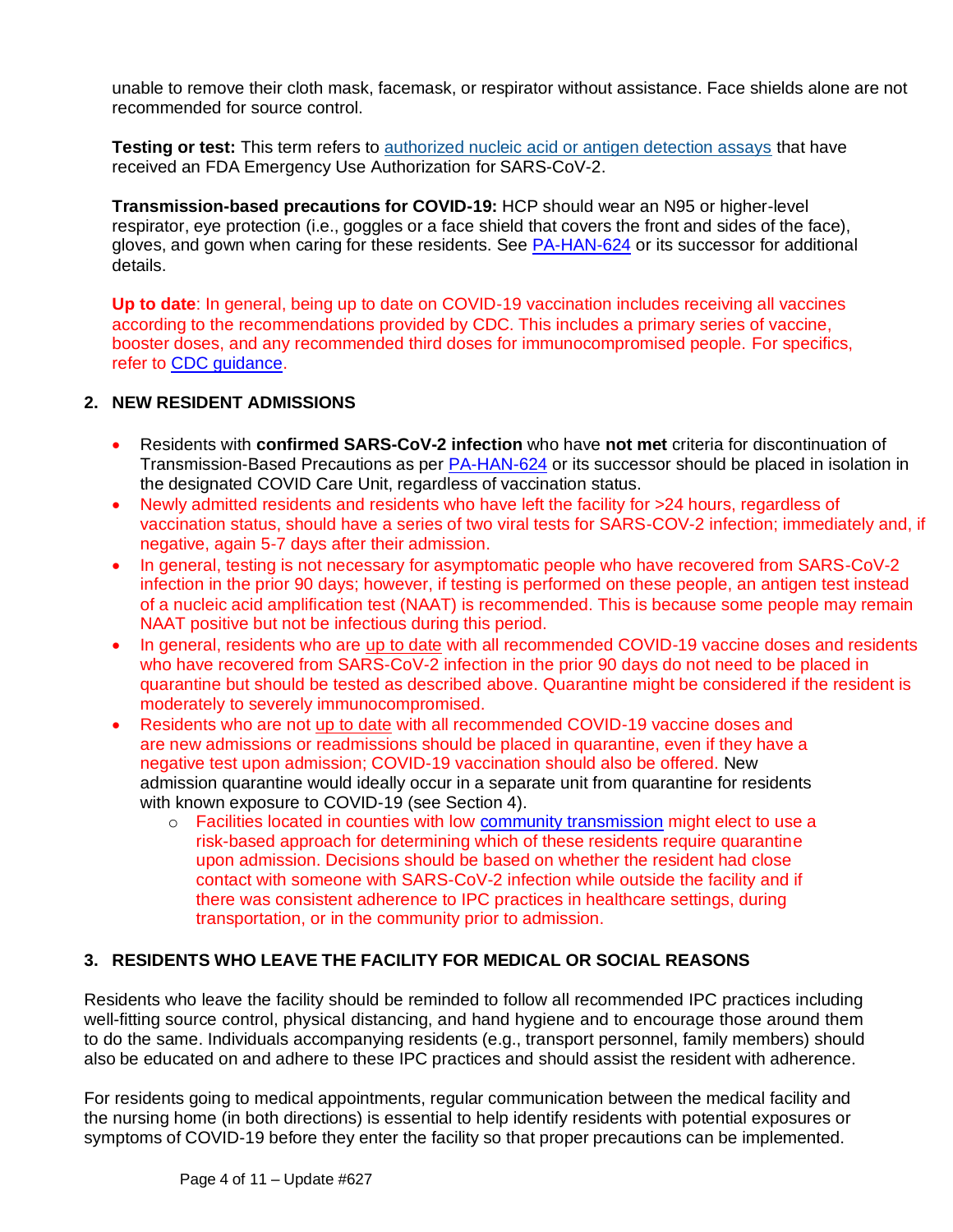In most circumstances, quarantine is not recommended for residents who leave the facility for less than 24 hours (e.g., for medical appointments, community outings with family or friends) *unless they* are not up to date with all recommended COVID-19 vaccine doses and:

- The resident, medical provider, or family report that the resident had close contact with someone with SARS-CoV-2 infection; or
- Based on an assessment of risk, uncertainty exists about the resident's adherence or the adherence of those around them to recommended IPC measures. The risk assessment should be documented by the facility in the resident's chart and outline the decision-making process.

Residents who leave the facility **for 24 hours or longer** should be managed as described in Section 2: New Resident Admissions. This includes for overnight hospitalizations greater than 24 hours.

Refer to CMS [QSO-20-39-NH](https://www.cms.gov/files/document/qso-20-39-nh-revised.pdf) Revised for additional guidance on resident outings.

# **4. RESIDENTS OR HCP WITH SIGNS AND SYMPTOMS OF COVID-19**

- Residents:
	- At least daily, take the temperature of all residents and ask them if they have any [COVID-19](https://www.cdc.gov/coronavirus/2019-ncov/symptoms-testing/symptoms.html) [symptoms,](https://www.cdc.gov/coronavirus/2019-ncov/symptoms-testing/symptoms.html) as outlined in [PA-HAN-626](https://www.health.pa.gov/topics/Documents/HAN/2022-626-2-15-UPD-Core%20Prevention.pdf) or its successor.
	- If signs and symptoms of COVID-19 develop:
		- o Perform viral testing; and
		- o Implement isolation while results are pending; and
		- o Place roommate(s) who are not [up to date](#page-3-0) with all recommended COVID-19 vaccine doses under quarantine immediately. Remove roommate quarantine if an alternative diagnosis is identified and SARS-CoV-2 viral testing is negative (i.e., roommate quarantine does not need to be a full 10 days if the resident is determined to not have COVID-19 infection); and
		- o Do **not** place a person with *suspected* COVID-19 into a COVID Care Unit prior to confirmation of infection by positive test result.
	- Older adults with SARS-CoV-2 infection may not show common symptoms such as fever or respiratory symptoms. Other COVID-19 symptoms can include fatigue, muscle or body aches, headache, sore throat, loss of taste and/or smell, or new dizziness, nausea, vomiting, or diarrhea. Additionally, more than two temperatures >99.0°F might also be a sign of fever in this population. Identification of these symptoms should prompt isolation and further evaluation for SARS-CoV-2 infection.
	- Because some of the symptoms are similar, it may be difficult to tell the difference between influenza, COVID-19, and other acute respiratory infections, based on symptoms alone. Consider testing for pathogens other than SARS-CoV-2 and initiating appropriate infection prevention precautions for symptomatic older adults.
	- If symptomatic residents test positive for COVID-19, follow guidance outlined in **[PA-HAN-624](https://www.health.pa.gov/topics/Documents/HAN/2022-624-2-8-UPD-IPC%20for%20Healthcare.pdf)** or its successor.
- HCP:
	- HCP with signs or symptoms of COVID-19 should be tested for SARS-CoV-2 and excluded from work pending results. They should follow recommendations in [PA-HAN-619](https://www.health.pa.gov/topics/Documents/HAN/2022-619-1-7-UPD-COVID-19%20Isolation.pdf) or its successor while home and awaiting results. If viral testing results are negative, return to work should be based on thefacility's policy. If positive, follow guidance for return-to-work in [PA-HAN-622](https://www.health.pa.gov/topics/Documents/HAN/2021-622-1-25-UPD-Return_Work%20HCP.pdf) or its successor.
	- HCP should not work while acutely ill, even if SARS-CoV-2 testing is negative, in order to minimize the risk of transmission of other infectious pathogens, including respiratory pathogens such as influenza.
		- $\circ$  If an alternative diagnosis has been established through laboratory testing, may use return to work criteria for that diagnosis.
		- $\circ$  Otherwise, HCP should follow their facility's return to work policy for respiratory illness.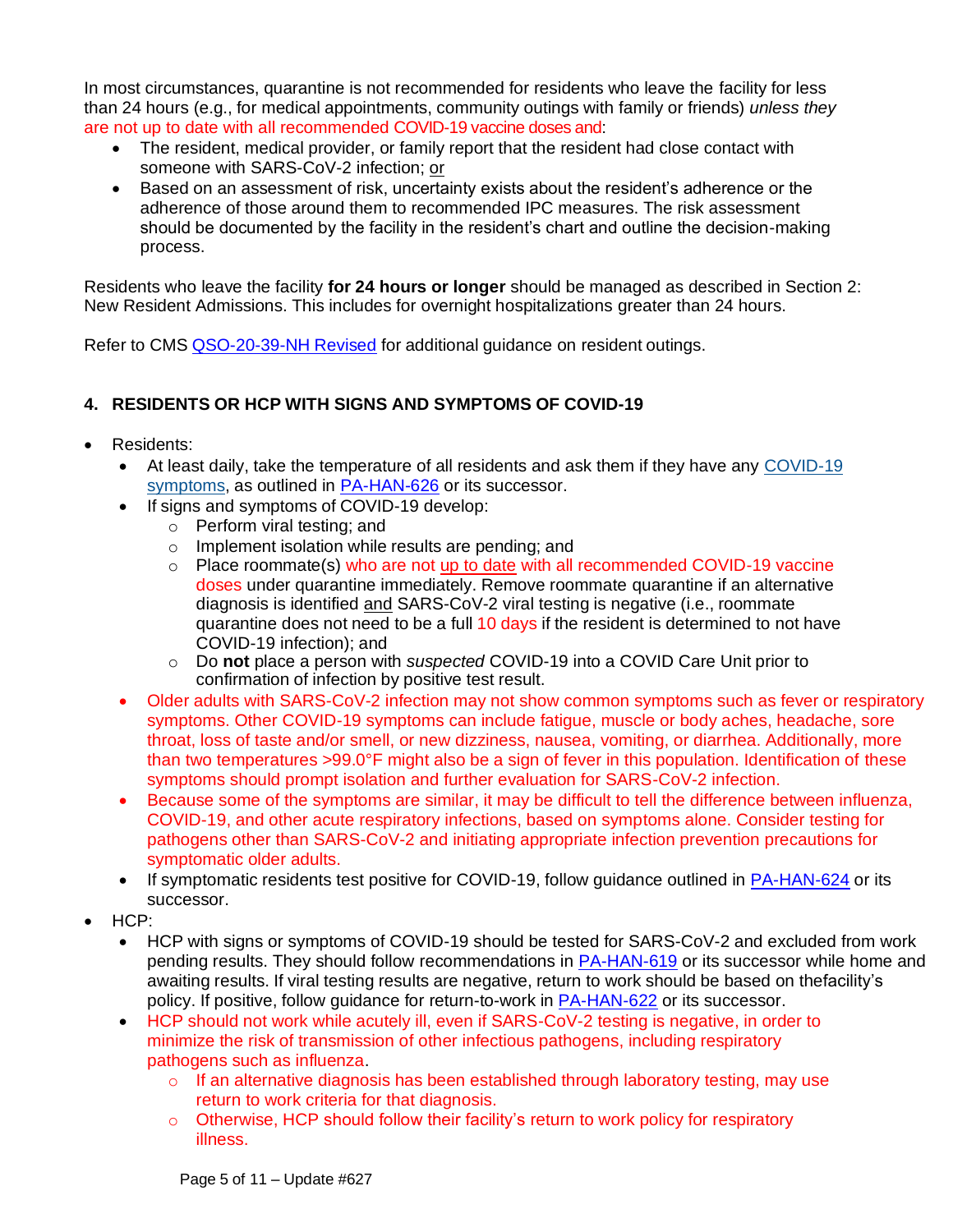# **5. IDENTIFICATION OF EXPOSURE TO RESIDENTS**

For residents in LTCFs, use the definition of a close contact as defined in Section 1 to identify exposures related to any of the following situations:

- By visitors outside or inside the facility; or
- At outside medical facilities or clinics; or
- During a social outing outside the facility that is either not hosted by the facility or involves only a small group of residents and staff.

Refer to Section 8 for guidance on response to a positive case in the facility that meets the definition of an outbreak. **Following identification that a close contact has occurred, manage resident(s) as outlined below.**

# **6. MANAGING RESIDENTS WITH EXPOSURE**

Quarantine for residents with exposure is based on their vaccination status. Quarantine for residents includes:

- Use of standard and transmission-based precautions for COVID-19; and
- Maintain source control at all times while around others; and
- Test the resident for SARS-CoV-2 as described in the Section 7; and
- Place in a single-person room. If limited single rooms are available or if numerous residents are simultaneously identified to have known SARS-CoV-2 exposures or symptoms concerning for COVID-19, residents should shelter-in-place at their current location while being monitored for evidence of SARS-CoV-2 infection; and
- Restrict the resident to their room; and
- Restrict residents to medically necessary outings during the isolation period; and
- Follow visitation guidance as outlined in [QSO-20-39-NH;](https://www.cms.gov/files/document/qso-20-39-nh-revised.pdf) and
- Quarantine for residents should extend 10 days from the date of last exposure, regardless of the results of testing, unless the resident should become symptomatic or positive for SARS-CoV-2 during that period.

**Residents who are not [up to date](#page-3-0)** with all recommended COVID-19 vaccine doses and who have had close contact with someone with SARS-CoV-2 infection should be placed in quarantine after their exposure, even if viral testing is negative. HCP caring for them should use full PPE (gowns, gloves, eye protection, and N95 or higher-level respirator).

- Residents can be removed from empiric Transmission-Based Precautions (quarantine) after day 10 following the exposure (day 0) if they do not develop symptoms. Although the residual risk of infection is low, healthcare providers could consider testing for SARS-CoV-2 within 48 hours before the time of planned discontinuation of Transmission-Based Precautions.
- Alternatively, although the 10-day quarantine period is preferred, patients can be removed from empiric Transmission-Based Precautions (quarantine) after day 7 following the exposure (day 0) if a viral test is negative for SARS-CoV-2 and they do not develop symptoms. The specimen should be collected and tested within 48 hours before the time of planned discontinuation of Transmission-Based Precautions.

**Residents who are** [up to date](#page-3-0) with all recommended COVID-19 vaccine doses and residents who have recovered from SARS-CoV-2 infection in the prior 90 days do not need to be quarantined, restricted to their room, or cared for by HCP using the full PPE recommended for the care of a resident with SARS-CoV-2 infection unless they develop symptoms of COVID-19, are diagnosed with SARS-CoV-2 infection, or the facility is directed to do so by the jurisdiction's public health authority. Quarantine might also be considered if the resident is moderately to severely immunocompromised.

Residents [up to date](#page-3-0) with all recommended COVID-19 vaccine doses and who have had close contact with someone with SARS-CoV-2 infection, or have an identified exposure using broad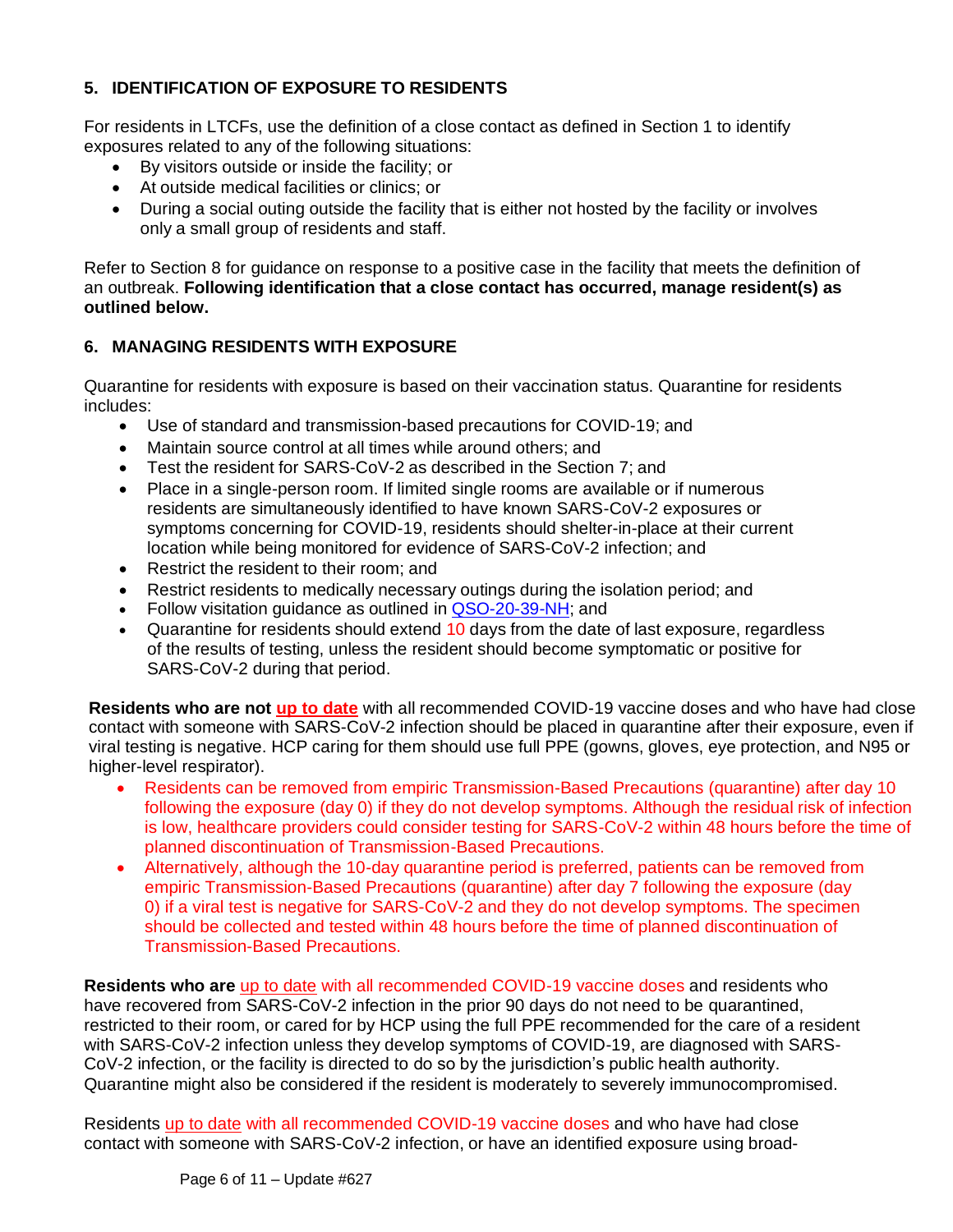based methods, should:

- Follow **testing** guidance in Section 7 for asymptomatic exposed persons; and
- **Implement Source control**: Universal use of source control while in the healthcare facility is recommended for 10 days following their higher-risk exposure, then they may default to routine source control recommendations for HCP outlined in [PA-HAN-624](https://www.health.pa.gov/topics/Documents/HAN/2022-624-2-8-UPD-IPC%20for%20Healthcare.pdf) or its successor.

# **7. TESTING RESIDENTS AND HCP FOR SARS-COV-2**

- Anyone with even mild symptoms of COVID-19, regardless of vaccination status, should receive a viral test as soon as possible.
- In general, testing is not necessary for asymptomatic people who have recovered from SARS-CoV-2 infection in the prior 90 days; however, if testing is performed on these people, an antigen test instead of a nucleic acid amplification test (NAAT) is recommended. This is because some people may remain NAAT positive but not be infectious during this period.
- Residents
	- Asymptomatic residents who have had close contact with someone with SARS-CoV-2 infection, or have an identified exposure using broad-based methods, **regardless of vaccination status**,should have a series of two viral tests for SARS-CoV-2 infection.
		- o **If the date of a discrete exposure is known:** testing is recommended immediately (but not earlier than 24 hours after the exposure) and, if negative, again 5–7 days after the exposure.
		- o **If the date of a discrete exposure is NOT known** (for example, a positive roommate with an unclear symptom onset date): testing is recommended immediately and, if negative, again 5–7 days after the first test.
- HCP
	- Expanded screening testing of asymptomatic HCP should be as follows:
		- o HCP who are [up to date](#page-3-0) with all recommended COVID-19 vaccine doses may be exempt from expanded screening testing.
		- o In nursing homes, expanded screening testing should be conducted based on the level of community transmission outlined in CMS [QSO-20-38-NH](https://www.cms.gov/files/document/qso-20-38-nh-revised.pdf) REVISED.
		- o It is best practice to include HCP who are fully vaccinated but not up to date in the expanded testing. At the time of publication, this is not *required* by CMS [QSO-20-38-NH](https://www.cms.gov/files/document/qso-20-38-nh-revised.pdf) [REVISED.](https://www.cms.gov/files/document/qso-20-38-nh-revised.pdf)
- Testing for outbreak response is described in the next section.

### **8. RESPONSE TO AN OUTBREAK OF COVID-19**

The guidance in this HAN applies to SNFs, PCHs, ALFs, and ICFs **except regarding visitation**. This visitation guidance applies only to SNFs. Other facility types should seek guidance from their licensing agency for visitation.

### **A. Definition of an outbreak**

A single new case of SARS-CoV-2 infection in any resident or HCP should be evaluated as a potential outbreak. Residents with confirmed COVID-19 infection should be placed in the COVID Care Unit under isolation as described in [PA-HAN-624](https://www.health.pa.gov/topics/Documents/HAN/2022-624-2-8-UPD-IPC%20for%20Healthcare.pdf) or its successor. HCP with confirmed COVID-19 infection should be excluded from work per [PA-HAN-622](https://www.health.pa.gov/topics/Documents/HAN/2021-622-1-25-UPD-Return_Work%20HCP.pdf) or its successor.

An outbreak is defined as the occurrence of one or more cases of COVID-19 in a LTCF that meet the following criteria:

- New **nursing home-onset** of COVID-19 in a resident; or
- New onset of COVID-19 in an HCP who was working in the facility while infectious (during the 2 days prior to symptom onset or positive test, if asymptomatic).

Identification of a single new case 14 days after the last known case would meet the criteria for a new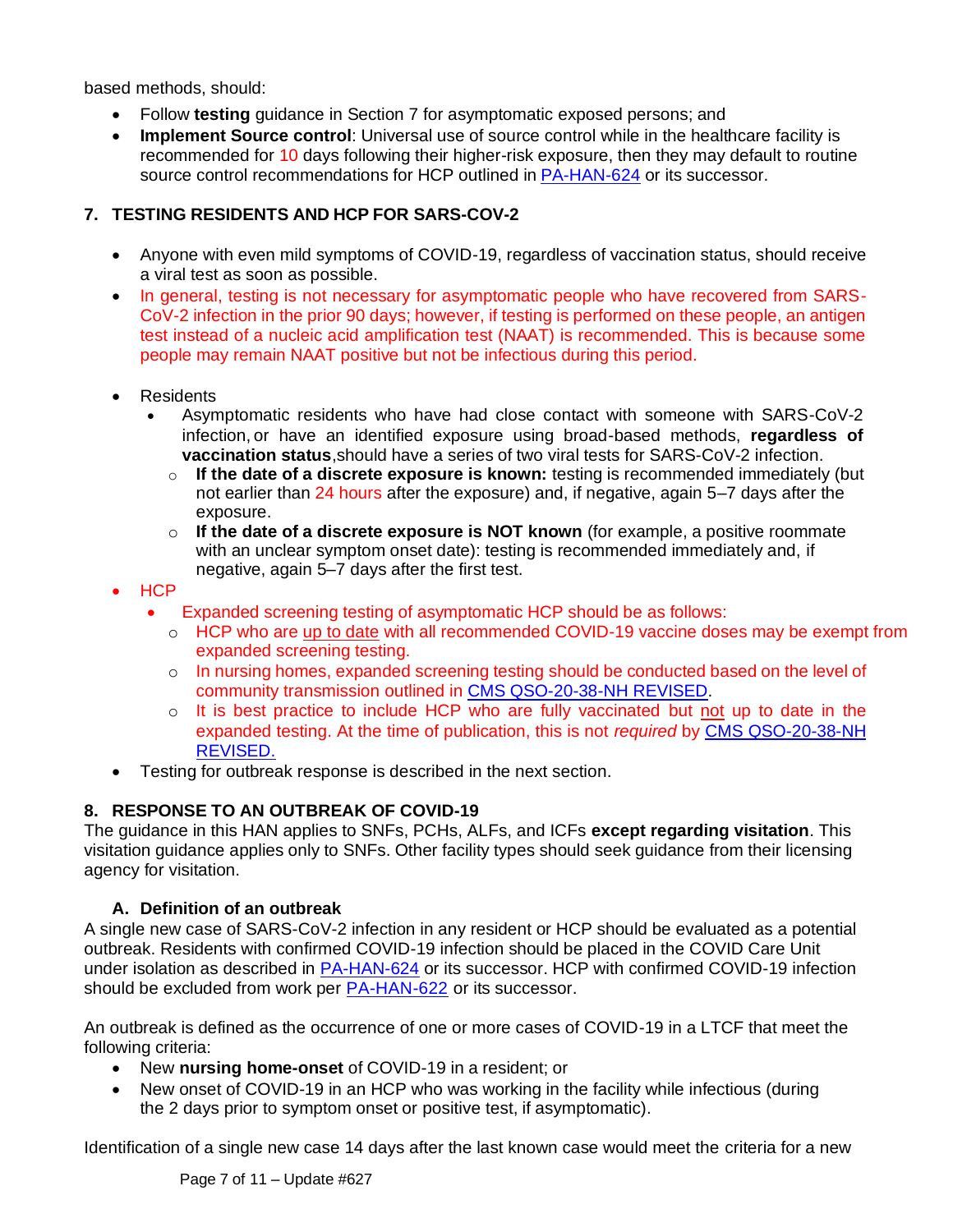outbreak and prompt the need for an outbreak response**.**

# **B. Choosing an outbreak response method**

Upon identification of one or more cases of COVID-19 meeting the definition of an outbreak above, the facility should carefully consider options to conduct **outbreak response**:

- Use of contact tracing to identify exposed residents, staff, and visitors; or
- Use of a unit-based approach to identify exposed residents, staff, and visitors; or
- Use of a facility-wide approach to identify exposed residents, staff, and visitors.

Choosing an outbreak response method is also described in Figure 1. The approach to an outbreak

response should take into consideration whether the facility has the experience and resources to perform individual contact tracing, the vaccination acceptance rates of staff and residents, whether the index case is a healthcare worker or resident, whether there are other individuals with suspected or confirmed SARS-CoV-2 infection identified at the same time as the index case, and the extent of potential exposures identified during the evaluation of the index case.

A contact tracing-based initial outbreak response may later need to be expanded, if transmission occurs within a wider range of areas within the facility, or per recommendations made by the local public health department. For example, if a contact tracing-based approach is used to initially respond, but additional cases develop in an area of the facility where epidemiologic links were not previously identified, a unit-based or facility-wide approach may then be warranted.

### **C. Response measures for all outbreak response methods**

- Increase monitoring of all residents to every shift to rapidly detect those with new symptoms.
- If there is a suspect case, and test results for the suspect case are anticipated to take longer than 2-3 days, *do not wait* to implement outbreak response interventions. Begin planning and executing outbreak response as outlined below while awaiting test results.

### **D. Implementing a contact-tracing based approach to outbreak response:**

Perform contact tracing to identify any HCP who have had a higher-risk exposure or residents who may have had close contact with the individual with SARS-CoV-2 infection:

- All HCP who have had a higher-risk exposure and residents who have had close contacts, **regardless of vaccination status**, should be tested immediately (but not earlier than 24 hours after the exposure) and 5–7 days after exposure, as described in the testing section.
	- o Restriction from work, quarantine, and testing is not recommended for people who have had SARS-CoV-2 infection in the last 90 days if they remain asymptomatic. Potential exceptions are described in [PA-HAN-621](https://www.health.pa.gov/topics/Documents/HAN/2022-621-01-25-UPD-HCP%20restrictions.pdf) or its successor.
- Residents identified as close contacts should be treated as described in Section 6 according to their vaccination status.
- HCP identified as having high-risk exposure should be treated as described in [PA-HAN-621](https://www.health.pa.gov/topics/Documents/HAN/2022-621-01-25-UPD-HCP%20restrictions.pdf) or its successor.
- **If testing of close contacts does not reveal additional HCP or residents with SARS-CoV-2 infection,** continue to manage residents as outlined in Section 6 for 10 days following exposure. After the initial series of 2 viral tests, ongoing testing is not required if close contacts remain asymptomatic.
- **If testing of close contacts reveals additional HCP or residents with SARS-CoV-2 infection**, contact tracing should be continued to identify residents with close contact or HCP with higher-risk exposures to the newly identified individual(s) with SARS-CoV-2 infection.
	- $\circ$  A facility-wide or unit-level (e.g., unit, floor, or other specific area(s) of the facility)approach should be implemented if all potential contacts cannot be identified or managed with contact tracing or if contact tracing fails to halt transmission.
	- $\circ$  If the outbreak investigation is broadened to either a facility-wide or unit-based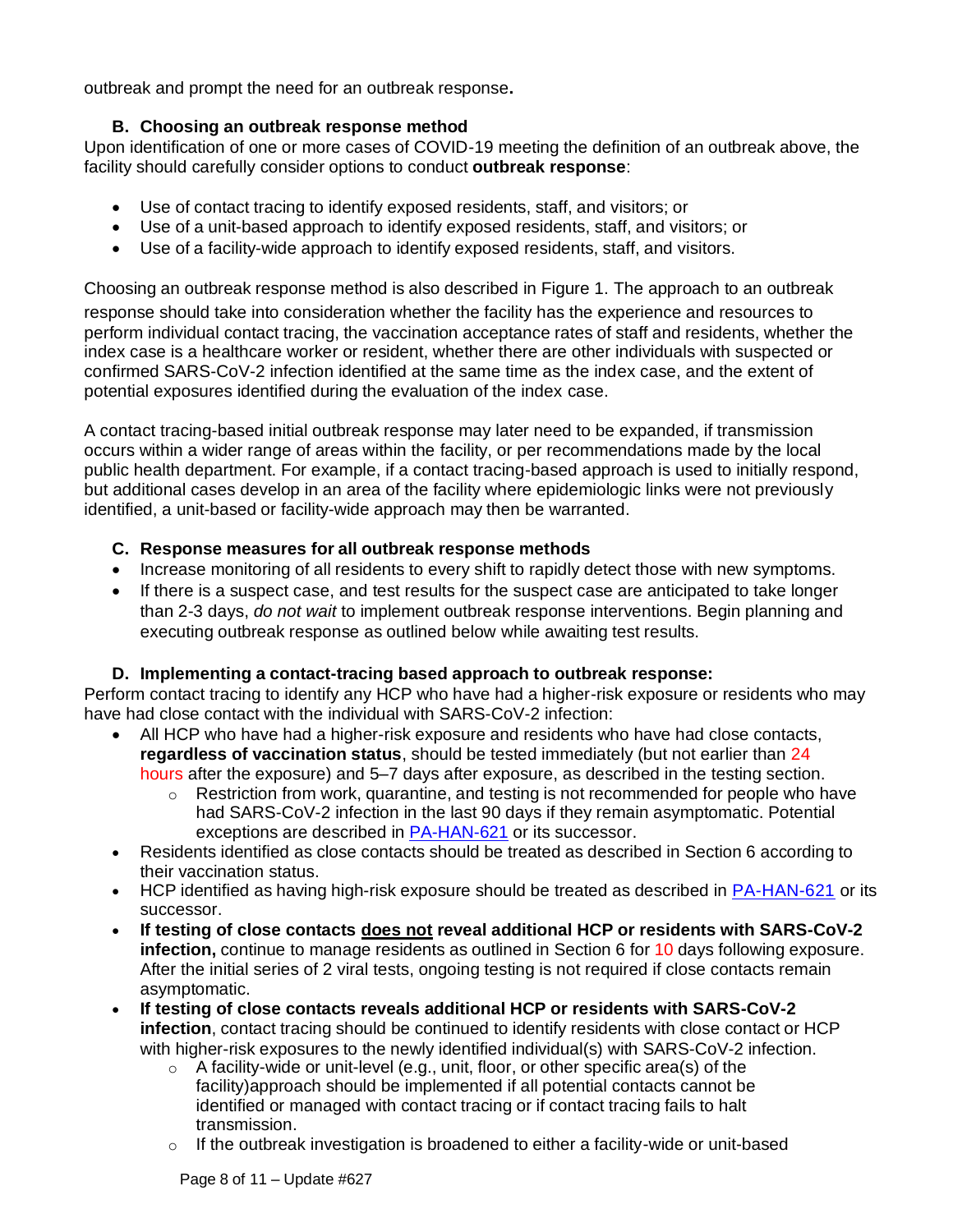approach, follow recommendations below.

### **E. Implementing a broad-based approach (unit-based or facility-wide) to outbreak response:**

The unit-based or facility-wide approach may be the best option in certain outbreak situations. These methods are also outlined in Figures 2 and 3. We recommend consulting with the local public health department to determine how best to respond to an outbreak if needed.

- **Identify exposed residents by unit** within the following guidelines:
	- o A resident *on the same unit* as another resident who was directly cared for (within 6 feet or less) for any duration of time, by an HCP positive for COVID-19 during the HCP's infectious period, *if this care occurred within the LTCF*; or
	- $\circ$  A resident on the same unit as another resident who has COVID-19 infection, if the infected resident was not on quarantine, or did not adhere to quarantine measures during their infectious period.
- **Perform viral testing** for SARS-CoV-2 facility-wide for all residents and HCP, or for a unitbased approach, perform viral testing for:
	- o All residents considered exposed by unit; and
	- $\circ$  All HCP working on the unit(s) during the exposure period, or who are regularly assigned to work on the affected unit(s).

Test regardless of vaccination status, immediately (but not earlier than 24 hours after the exposure, if known) and, if negative, again 5-7 days later**.**

- **Managing exposed residents and HCP as part of the unit-based or facility-wide response:**
	- o **Asymptomatic persons (residents and HCP) with SARS-CoV-2 infection in the last 90 days:**
		- Do not need to be quarantined.
		- a. Testing is not recommended for these persons if they remain asymptomatic; however, if testing is performed, an antigen test instead of a nucleic acid amplification test (NAAT) is recommended. This is because some people may remain NAAT positive but not be infectious during this period.
		- o **Residents and HCP who are not [up to date](#page-3-0) with all recommended COVID-19 vaccine doses:**
			- These residents should be managed as described in Section 6. They should generally be restricted to their rooms, even if testing is negative, and cared for by HCP using an N95 or higher-level respirator, eye protection (gogglesor a face shield that covers the front and sides of the face), gloves and gown. They should not participate in group activities.
			- For guidance about work restriction for HCP who are identified to have had higherrisk exposures, refer to [PA-HAN-621](https://www.health.pa.gov/topics/Documents/HAN/2022-621-01-25-UPD-HCP%20restrictions.pdf) or its successor.
		- o **Residents and HCP who are [up to date](#page-3-0) with all recommended COVID-19 vaccine doses:**
			- These residents should be managed as described in Section 6. They do not need to be restricted to their rooms or cared for by HCP using the full PPE recommended for the care of a resident with SARS-CoV-2 infection unless they develop symptoms of COVID-19, are diagnosed with SARS-CoV-2 infection, or the facility is directed to do so by the local public health department.
			- For guidance about work restriction for HCP who are identified tohave had higherrisk exposures, refer to [PA-HAN-621](https://www.health.pa.gov/topics/Documents/HAN/2022-621-01-25-UPD-HCP%20restrictions.pdf) or its successor.
- **If additional cases are identified**, testing should continue on affected unit(s) or facility-wide every 3-7 days in addition to room restriction and full PPE use for care of residents who are not [up to date](#page-3-0) with all recommended COVID-19 vaccine doses, until there are no new cases for 14 days.
	- o If antigen testing is used, more frequent testing (every 3 days), should be considered.
	- o **Ongoing transmission:** Evidence of ongoing transmission may include the detection of new cases in additional unit(s) or new cases being detected beyond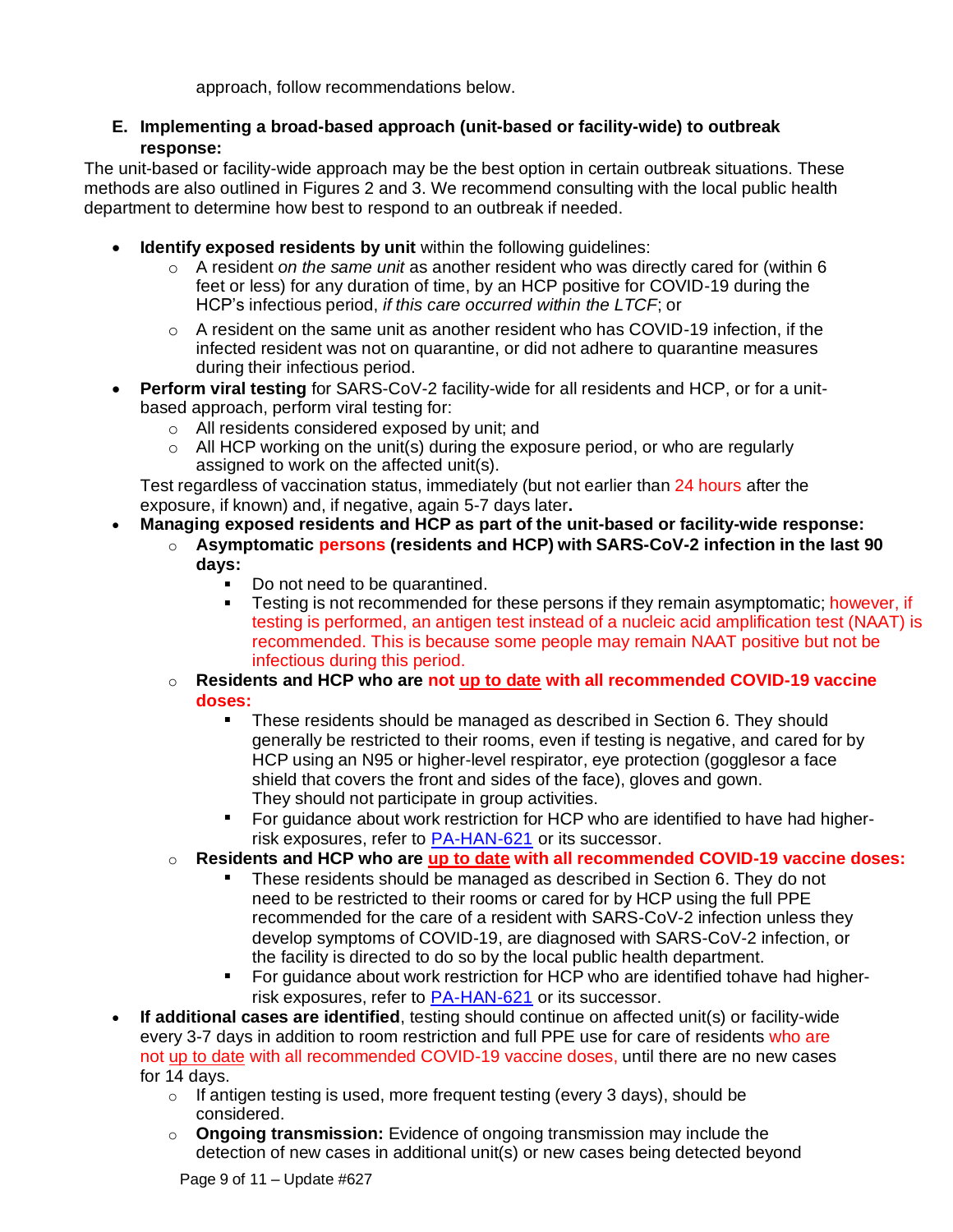the first 14-day period. In the event of ongoing transmission within a facility that is not controlled with initial interventions:

- Strongly consider use of quarantine for residents and work restriction of HCP with higher-risk exposures, even if they are up to date with all recommended COVID-19 vaccine doses.
- $\mathbf{E}^{\text{max}}$ Consider expanding testing to facility-wide, if not already done.
- $\mathbf{r}$ In addition, there might be other circumstances for which the jurisdiction's public health department recommends these and additional precautions.
- **If no additional cases** are identified during the broad-based testing, room restriction and full PPE use by HCP caring for residents who are not [up to date](#page-3-0) with all recommended COVID-19 vaccine doses can be discontinued after 14 days. After the initial series of 2 viral tests, ongoing testing is not required if exposed residents and HCP remain asymptomatic.

### **F. Indoor visitation during an outbreak response:**

- During an outbreak, SNFs should follow visitation guidance outlined in CMS [QSO-20-39-NH.](https://www.cms.gov/medicareprovider-enrollment-and-certificationsurveycertificationgeninfopolicy-and-memos-states-and/nursing-home-visitation-covid-19-revised)
- Visitors should be counseled about their potential to be exposed to SARS-CoV-2 in the facility.
- If residents or their representative would like to have a visit during an outbreak investigation, they should wear face coverings or masks during visits, regardless of vaccination status, and visits should ideally occur in the resident's room.
- Follow core principles of COVID-19 infection prevention outlined in [CMS QSO-20-39-NH](https://www.cms.gov/medicareprovider-enrollment-and-certificationsurveycertificationgeninfopolicy-and-memos-states-and/nursing-home-visitation-covid-19-revised) and [PA-HAN-626](https://www.health.pa.gov/topics/Documents/HAN/2022-626-2-15-UPD-Core%20Prevention.pdf) or its successor including wearing well-fitting source control (if tolerated), maintaining physical distancing from others, and not lingering in common spaces when moving from their rooms tothe visitation space.

### **9. COMMENT ON THE USE OF ZONES**

Previous guidance in PA-HAN-570 outlined three zones to conceptualize the cohorting of residents in response to outbreak testing results. The Zones refer to units or in some cases, entire facilities where staff and residents were cohorted by whether they were unexposed or recovered from COVID-19 (Green zone), in quarantine (Yellow zone), or in isolation (Red zone).

Residents with confirmed COVID-19 infection should be placed in the COVID Care Unit (Red zone) under isolation as described in [PA-HAN-624](https://www.health.pa.gov/topics/Documents/HAN/2022-624-2-8-UPD-IPC%20for%20Healthcare.pdf) or its successor.

When using a close-contact approach to outbreak response, the Zones will have limited utility. Circumstances where units or facilities might be considered zones as outlined in PA-HAN-570 could include:

- For admission units designated for residents who are not [up to date](#page-3-0) with all recommended COVID-19 vaccine doses (Yellow zone); or
- A unit-based or facility-wide approach to outbreak response where all residents are undergoing quarantine (Yellow zone) because none are up to date, or the facility has been advised to do so to respond to an outbreak with ongoing transmission.

To implement Zone-based guidance in your facility, refer to guidance in PA-HAN-570. For all other outbreak response approaches where a mixture of quarantine and non-quarantine for residents might occur on a single unit, Transmission-Based Precautions, room restrictions, and other quarantine measures must be assigned to the care of each individual resident. Regardless of the approach for contact tracing and quarantine, **residents with confirmed COVID-19 infection should be placed in the COVID Care Unit (Red Zone).**

**If you have questions about this guidance, please contact DOH at 1-877-PA-HEALTH (1-877- 724-3258) or your local health department.**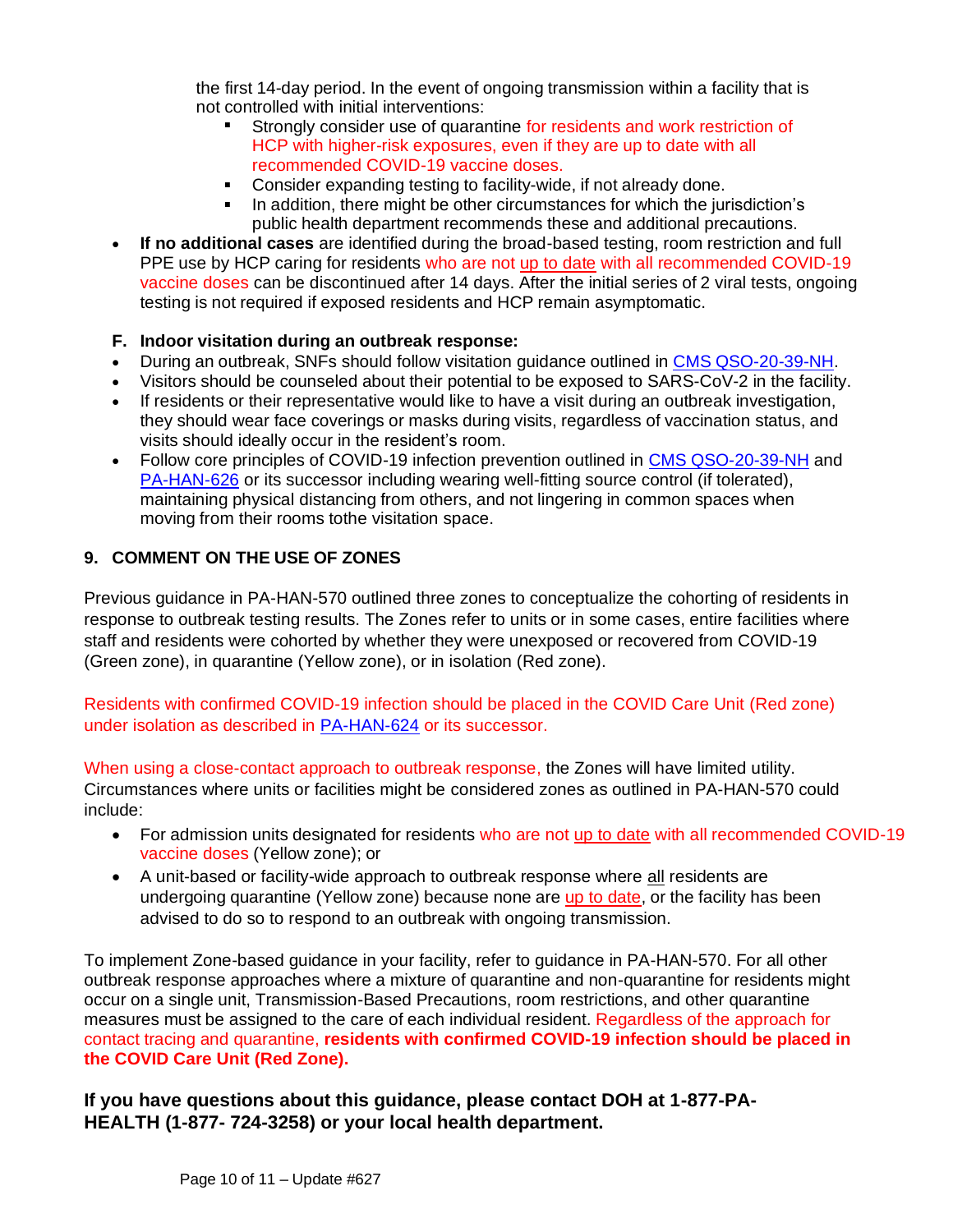Categories of Health Alert messages: **Health Alert**: conveys the highest level of importance; warrants immediate action or attention. **Health Advisory**: provides important information for a specific incident or situation; may not require immediate action. **Health Update**: provides updated information regarding an incident or situation; unlikely to require immediate action.

This information is current as of February 15, 2022 but may be modified in the future. We will continue to post updated information regarding the most common questions about this subject.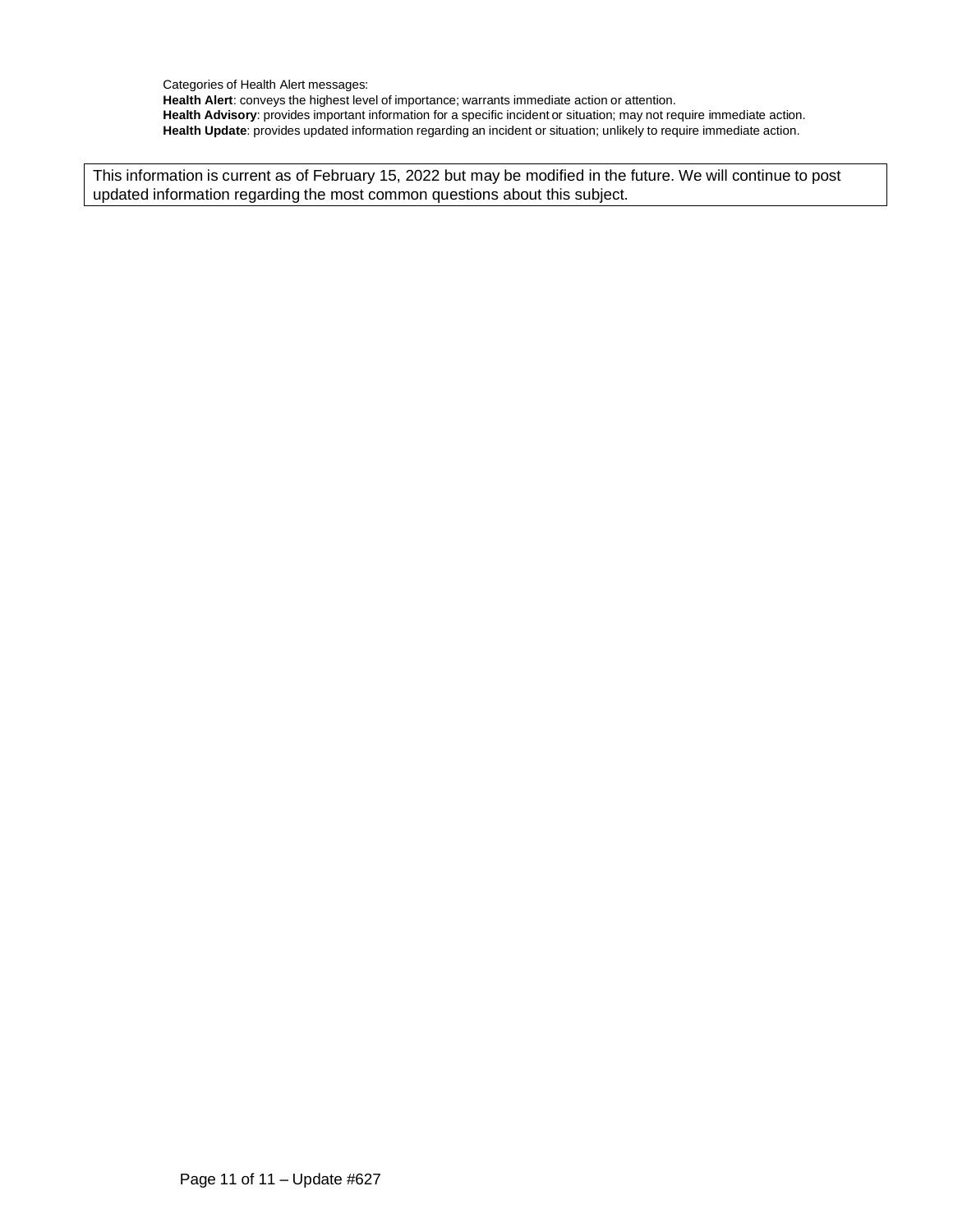# **FIGURE 1: CHOOSING AN OUTBREAK RESPONSE METHOD**



#### **Footnotes:**

† Immediately but not sooner than 24 hours after the exposure if the date of a discrete exposure is known.

#Generally testing and quarantine are not recommended for residents with SARS-CoV-2 infection in the prior 90 days if they remain asymptomatic. See Sections 6 and 7 for details.

\* **Up to date**: In general, being up to date on COVID-19 vaccination includes receiving all vaccines according to the recommendations provided by CDC. This includes a primary series of vaccine, booster doses, and any recommended third doses for immunocompromised people.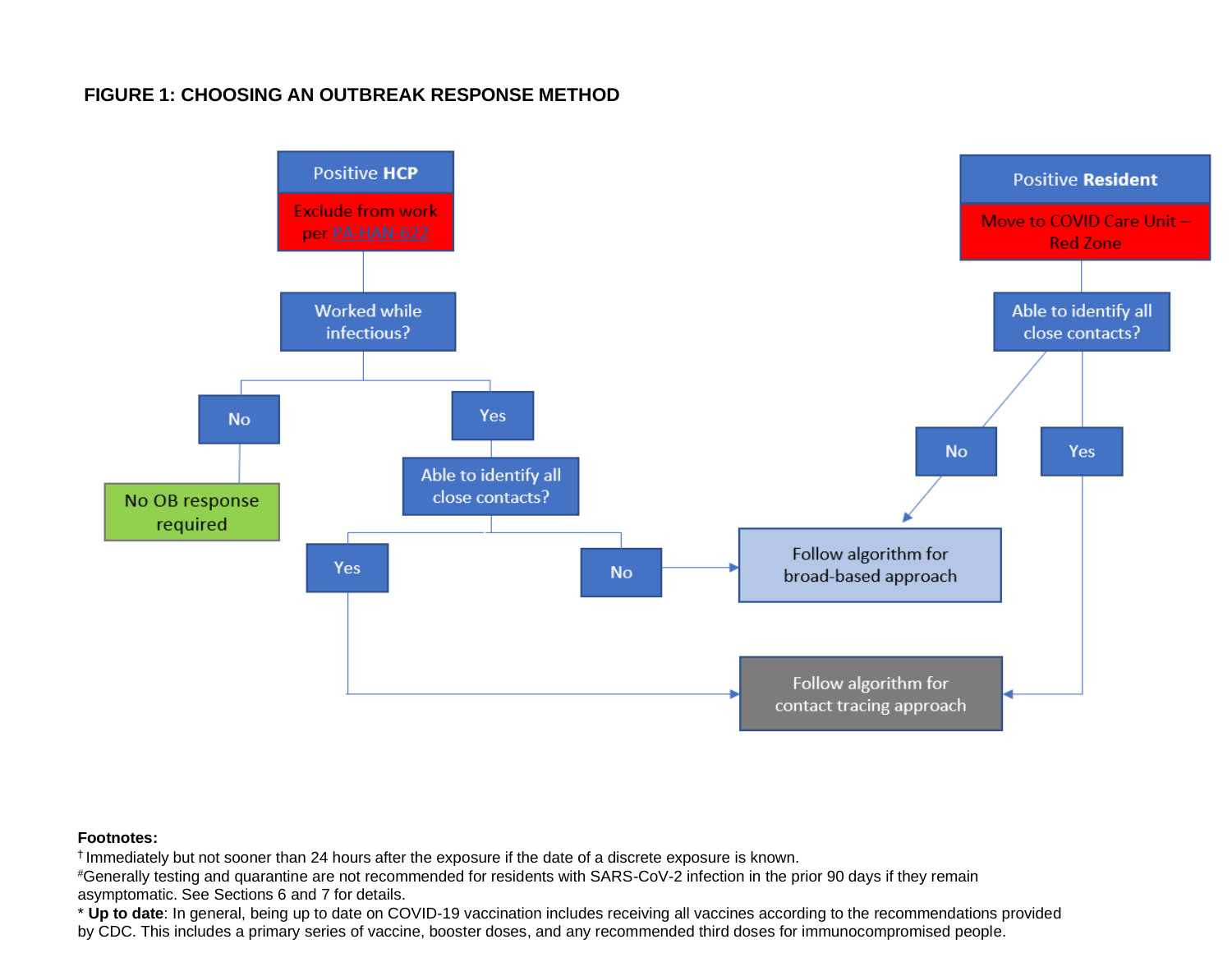

# **FIGURE 2: IMPLEMENTING A CONTACT-TRACING BASED APPROACH TO OUTBREAK RESPONSE**

#### **Footnotes:**

† Immediately but not sooner than 24 hours after the exposure if the date of a discrete exposure is known.

#Generally testing and quarantine are not recommended for residents with SARS-CoV-2 infection in the prior 90 days if they remain asymptomatic. See Sections 6 and 7 for details.

\* **Up to date**: In general, being up to date on COVID-19 vaccination includes receiving all vaccines according to the recommendations provided by CDC. This includes a primary series of vaccine, booster doses, and any recommended third doses for immunocompromised people.